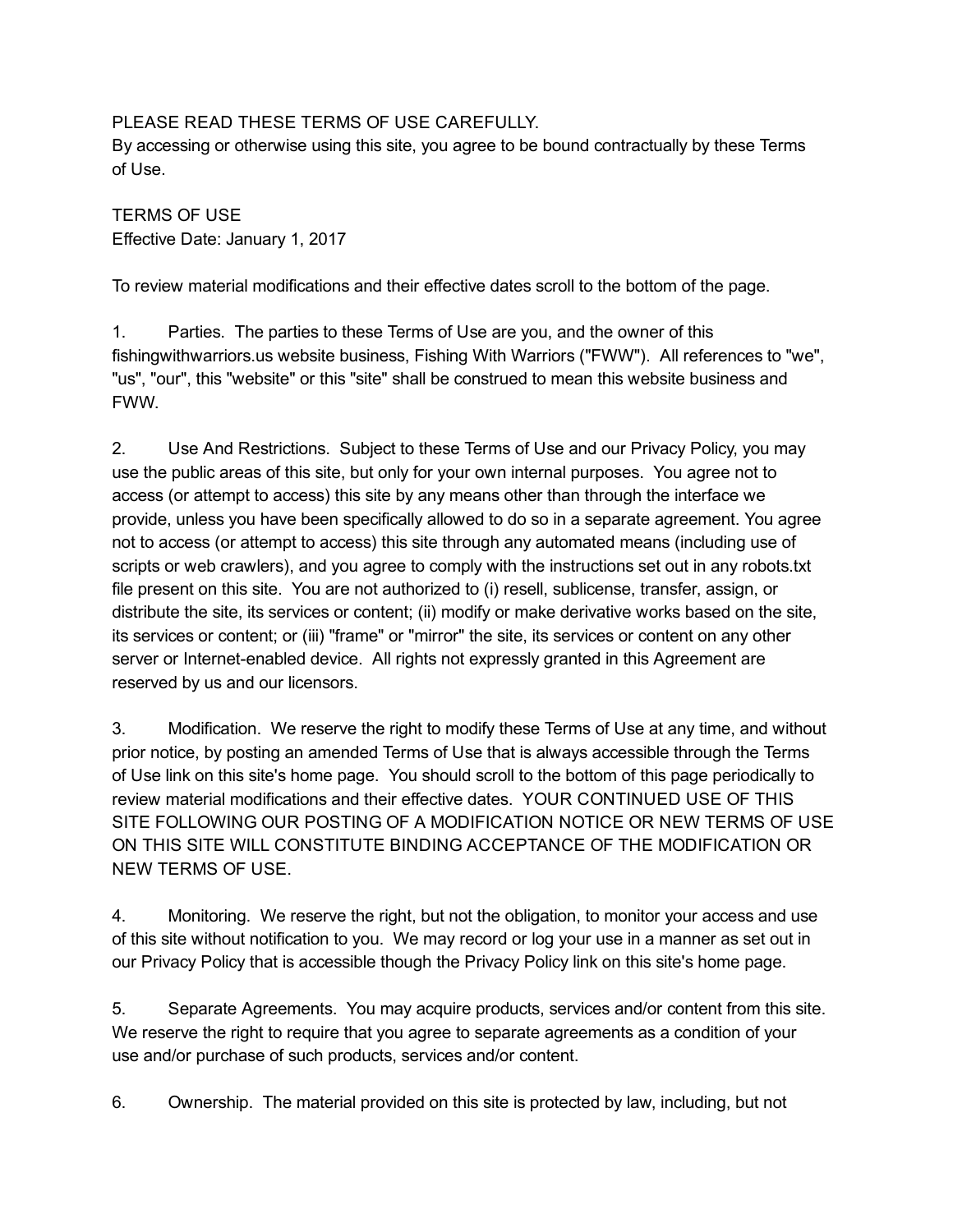limited to, United States copyright law and international treaties. The copyrights and other intellectual property in the content of this site is owned by us and/or others. Except for the limited rights granted herein, all other rights are reserved.

7. Warranty Disclaimers. EXCEPT AS MAY BE PROVIDED IN ANY SEPARATE WRITTEN AGREEMENTS SIGNED BY THE PARTIES, THE SERVICES, CONTENT, AND/OR PRODUCTS ON THIS SITE ARE PROVIDED "ASIS", AND NEITHER WE NOR ANY OF OUR LICENSORS MAKE ANY REPRESENTATION OR WARRANTY WITH RESPECT TO SUCH PRODUCTS, SERVICES, AND/OR CONTENT. EXCEPT AS MAY BE PROVIDED IN ANY SEPARATE WRITTEN AGREEMENT SIGNED BY THE PARTIES OR SEPARATE AGREEMENT ORIGINATING FROM THIS SITE, THIS SITE AND ITS LICENSORS SPECIFICALLY DISCLAIM, TO THE FULLEST EXTENT PERMITTED BY LAW, ANY AND ALL WARRANTIES, EXPRESS OR IMPLIED, RELATING TO THIS SITE OR PRODUCTS, SERVICES AND/OR CONTENT ACQUIRED FROM THIS SITE, INCLUDING BUT NOT LIMITED TO, IMPLIED WARRANTIES OF MERCHANTABILITY, COMPLETENESS, TIMELINESS, CORRECTNESS, NON-INFRINGEMENT, OR FITNESS FOR ANY PARTICULAR PURPOSE. THIS SITE AND ITS LICENSORS DO NOT REPRESENT OR WARRANT THAT THIS SITE, ITS PRODUCTS, SERVICES, AND/OR CONTENT: (A) WILL BE SECURE, TIMELY, UNINTERRUPTED OR ERROR-FREE OR OPERATE IN COMBINATION WITH ANY OTHER HARDWARE, SOFTWARE, SYSTEM OR DATA, (B) WILL MEET YOUR REQUIREMENTS OR EXPECTATIONS, OR (C) WILL BE FREE OF VIRUSES OR OTHER HARMFUL COMPONENTS. We do not independently verify, nor do we seek independent verification of comments and statements that may be posted by others in blog or social media posts on this site or affiliated social media sites regarding our website, its products or services. For this reason, if others post "success story" or "best-case" scenario testimonials (as distinguished from subjective opinions), you should assume that their results are NOT typical.

This site is not intended to create an attorney-client relationship, and no attorney-client relationship will be created or legal advice given through your use of this site, its services and content. No special relationship or privilege exists between you and this site. You will be representing yourself in any legal matter you undertake as a result of your use of this site, its services and content. This site provides (i) articles, newsletters, and content for informational purposes only, and (ii) an automated software system using rulebased document assembly technology as a tool for persons to prepare their own legal documents. In the process of providing this information, this site is engaged in the publication of information regarding legal issues commonly encountered. This site is not a substitute for the advice of an attorney. This site does not review any of your answers to questions for sufficiency, provide legal advice, or analyze applicable law and apply it to your specific requirements. Accordingly, if you need legal advice for a specific issue, or if your specific matter is too complex to be addressed by our automated software tool, you are advised to seek the advice of an attorney.

We provide links to other sites from this website for your convenience. We do not endorse these sites and they are not under our authority. We are not responsible for the information these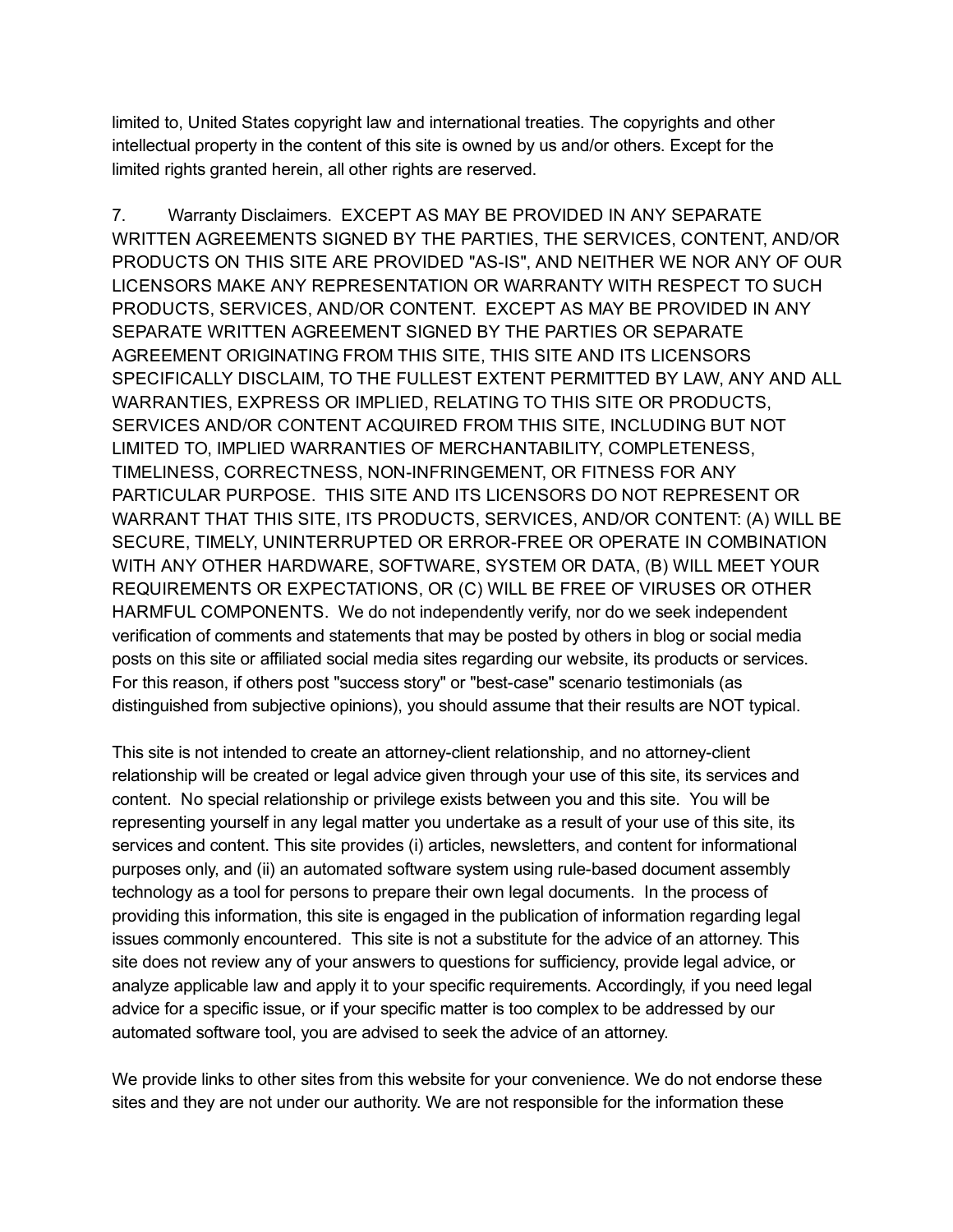linked sites provide or for the use you make of them.

All trademarks, service marks, trade names, trade dress, product names and logos appearing on the site are the property of their respective owners. Any rights not expressly granted herein are reserved.

. THESE DISCLAIMERS CONSTITUTE AN ESSENTIAL PART OF THIS AGREEMENT. NO PURCHASE OR USE OF THE ITEMS OFFERED BY THIS SITE IS AUTHORIZED HEREUNDER EXCEPT UNDER THESE DISCLAIMERS. IF IMPLIED WARRANTIES MAY NOT BE DISCLAIMED UNDER APPLICABLE LAW, THEN ANY IMPLIED WARRANTIES ARE LIMITED IN DURATION TO THE PERIOD REQUIRED BY APPLICABLE LAW. SOME STATES OR JURISDICTIONS DO NOT ALLOW LIMITATIONS ON HOW LONG AN IMPLIED WARRANTY MAY LAST, SO THE ABOVE LIMITATIONS MAY NOT APPLY TO YOU.

8. Limitation of Liability. IN NO EVENT SHALL THIS SITE AND/OR ITS LICENSORS BE LIABLE TO ANYONE FOR ANY DIRECT, INDIRECT, PUNITIVE, SPECIAL, EXEMPLARY, INCIDENTAL, CONSEQUENTIAL OR OTHER DAMAGES OF ANY TYPE OR KIND (INCLUDING LOSS OF DATA, REVENUE, PROFITS, USE OR OTHER ECONOMIC ADVANTAGE) ARISING OUT OF, OR IN ANY WAY CONNECTED WITH THIS SITE, ITS PRODUCTS, SERVICES, AND/OR CONTENT, ANY INTERRUPTION, INACCURACY, ERROR OR OMISSION, REGARDLESS OF CAUSE, EVEN IF THIS SITE OR OUR LICENSORS HAVE BEEN PREVIOUSLY ADVISED OF THE POSSIBILITY OF SUCH DAMAGES.

9. Links to This Site. We grant to you a limited, revocable, and nonexclusive right to create a hyperlink to this site provided that the link does not portray us or our products or services in a false, misleading, derogatory, or offensive matter. You may not use any logo, trademark, or tradename that may be displayed on this site or other proprietary graphic image in the link without our prior written consent.

10. Links to Third Party Websites. We do not review or control third party websites that link to or from this site, and we are not responsible for their content, and do not represent that their content is accurate or appropriate. Your use of any third party site is on your own initiative and at your own risk, and may be subject to the other sites' terms of use and privacy policy.

11. Participation In Promotions of Advertisers. You may enter into correspondence with or participate in promotions of advertisers promoting their products, services or content on this site. Any such correspondence or participation, including the delivery of and the payment for products, services or content, are solely between you and each such advertiser.

12. Consumer Rights Information; California Civil Code Section 1789.3. If this site charges for services, products, content, or information, pricing information will be posted as part of the ordering process for this site. We maintain specific contact information including an email address for notifications of complaints and for inquiries regarding pricing policies in accordance with California Civil Code Section 1789.3. All correspondence should be addressed to our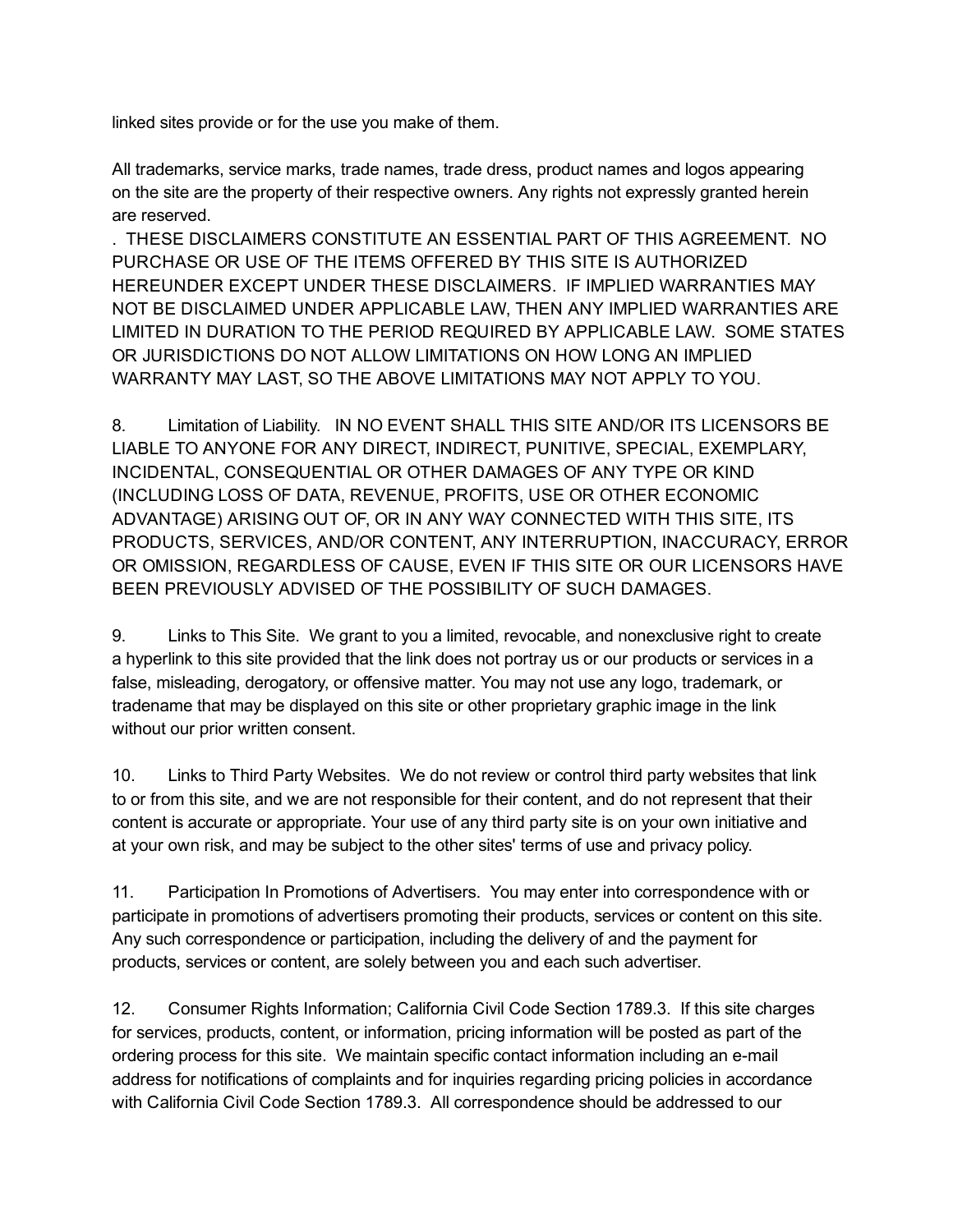agent for notice at the following address:

Notification of Consumer Rights Complaint or Pricing Inquiry: Fishing With Warriors P O. Box 621 Westborough, MA, 01581 Contact: al-at-fishingwithwarriors.us Telephone: (508) 366-7926

You may contact us with complaints and inquiries regarding pricing and we will investigate those matters and respond to the inquiries.

The Complaint Assistance Unit of the Division of Consumer Services of the Department of Consumer Affairs may be contacted in writing at 1020 N. Street, #501, Sacramento, CA 95814, or by telephone at 1-916-445-1254.

13. Arbitration. Except for actions to protect intellectual property rights and to enforce an arbitrator's decision hereunder, all disputes, controversies, or claims arising out of or relating to this Agreement or a breach thereof shall be submitted to and finally resolved by arbitration under the rules of the American Arbitration Association ("AAA") then in effect. There shall be one arbitrator, and such arbitrator shall be chosen by mutual agreement of the parties in accordance with AAA rules. The arbitration shall take place in Westborough, MA, USA, and may be conducted by telephone or online. The arbitrator shall apply the laws of the State of Massachusetts, USA to all issues in dispute. The controversy or claim shall be arbitrated on an individual basis, and shall not be consolidated in any arbitration with any claim or controversy of any other party. The findings of the arbitrator shall be final and binding on the parties, and may be entered in any court of competent jurisdiction for enforcement. Enforcements of any award or judgment shall be governed by the United Nations Convention on the Recognition and Enforcement of Foreign Arbitral Awards. Should either party file an action contrary to this provision, the other party may recover attorney's fees and costs up to \$1000.00.

14. Jurisdiction And Venue. The courts of Worcester County in the State of Massachusetts, USA and the nearest U.S. District Court in the State of Massachusetts shall be the exclusive jurisdiction and venue for all legal proceedings that are not arbitrated under these Terms of Use.

15. Controlling Law. This Agreement shall be construed under the laws of the State of Massachusetts, USA, excluding rules regarding conflicts of law. The application the United Nations Convention of Contracts for the International Sale of Goods is expressly excluded.

16. Onward Transfer of Personal Information Outside Your Country of Residence. Any personal information which we may collect on this site will be stored and processed in our servers located only in the United States. If you reside outside the United States, you consent to the transfer of personal information outside your country of residence to the United States.